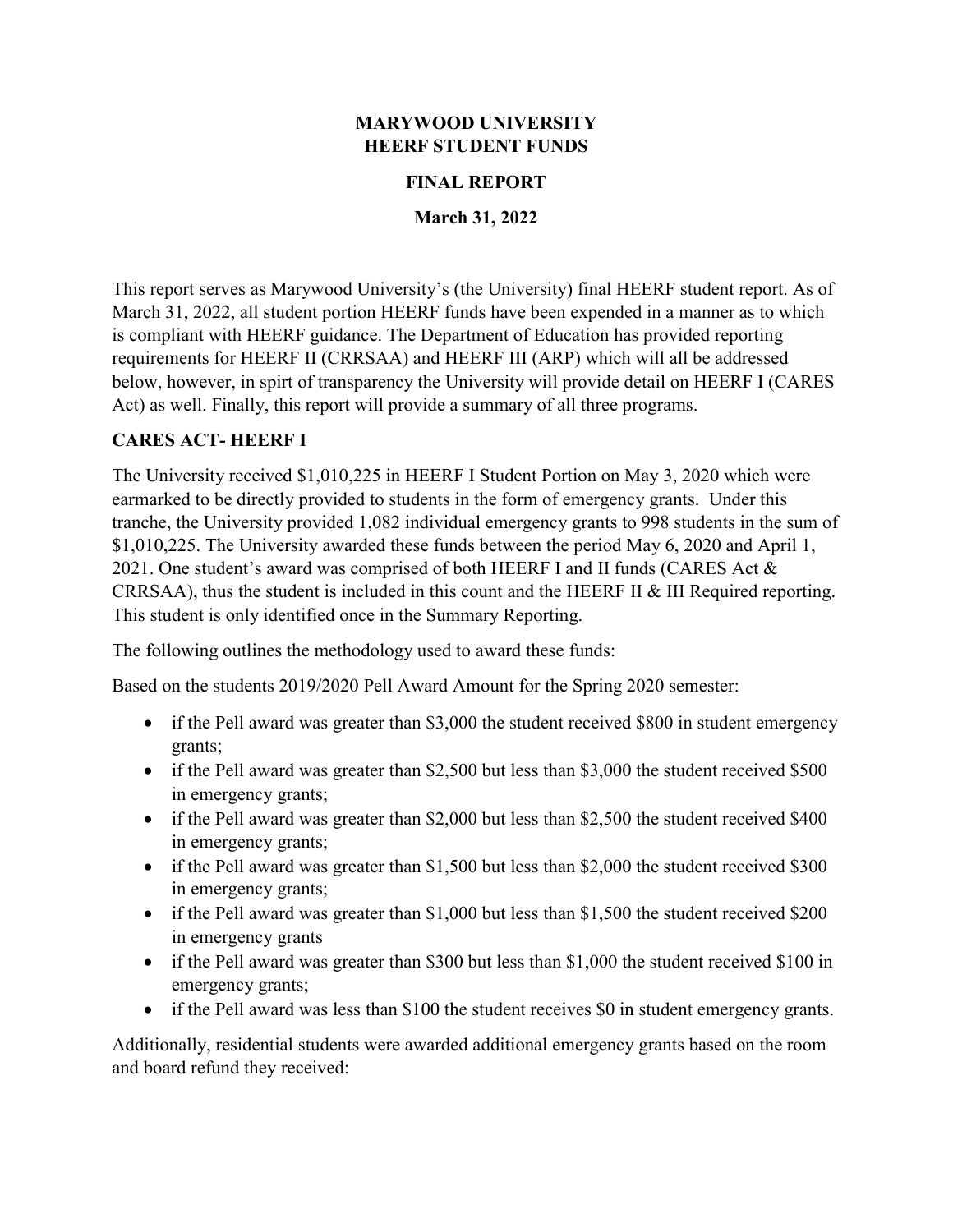- If a student's room and board refund was greater than \$3,000 they received an additional \$1,200;
- If a student's room and board refund was greater than \$2,500 but less than \$3,000 they received an additional \$700;
- If a student's room and board refund was greater than \$2,000 but less than \$2,500 they received an additional \$400;
- If a student's room and board refund was greater than \$1,500 but less than \$2,000 they received an additional \$300;
- If a student's room and board refund was greater than \$1,000 but less than \$1,500 they received an additional \$200;
- If a student's room and board refund was greater than \$300 but less than \$1,000 they received an additional \$100;
- If a student's room and board refund was less than \$300 they received no additional emergency grant funds.

Additionally, students were provided the opportunity to request additional funds (from \$100 to \$200) to go towards a laptop to aid in the transition to remote learning.

All communication from the University to students was done via email. Students were asked to complete a digital questionnaire where they would indicate how their funds were intended to be used. Once the form was complete, the funds were allocated directly to the students via an erefund process, regardless of whether or not they had an account balance.

# **CRRSAA & ARP- HEERF II & III**

The below questions are required by the DOE to ensure compliance with the final two tranches of HEERF student allocations.

*(1) An acknowledgement that the institution signed and returned to the Department the Certification and Agreement and the assurance that the institution has used the applicable amount of funds designated under the CRRSAA and ARP (a)(1) and (a)(4) programs to provide Emergency Financial Aid Grants to Students.*

The University acknowledges that it had signed and returned the original Certification and Agreement for the HEERF program and had returned it to the DOE and that it has used the applicable amount of funds designated under CRRSAA and ARP programs to provide emergency financial aid grants to students.

*(2) The total amount of funds that the institution will receive or has received from the Department pursuant to the institution's Certification and Agreement for Emergency Financial Aid Grants to Students under the CRRSAA and ARP (a)(1) and (a)(4) programs.*

The University received \$1,010,225 on January 19, 2021 to provide emergency financial aid grants to students under CRRSAA (HEERF II) and \$2,727,021 on May 16, 2021 under ARP (HEERF III) for a total of \$3,737,246.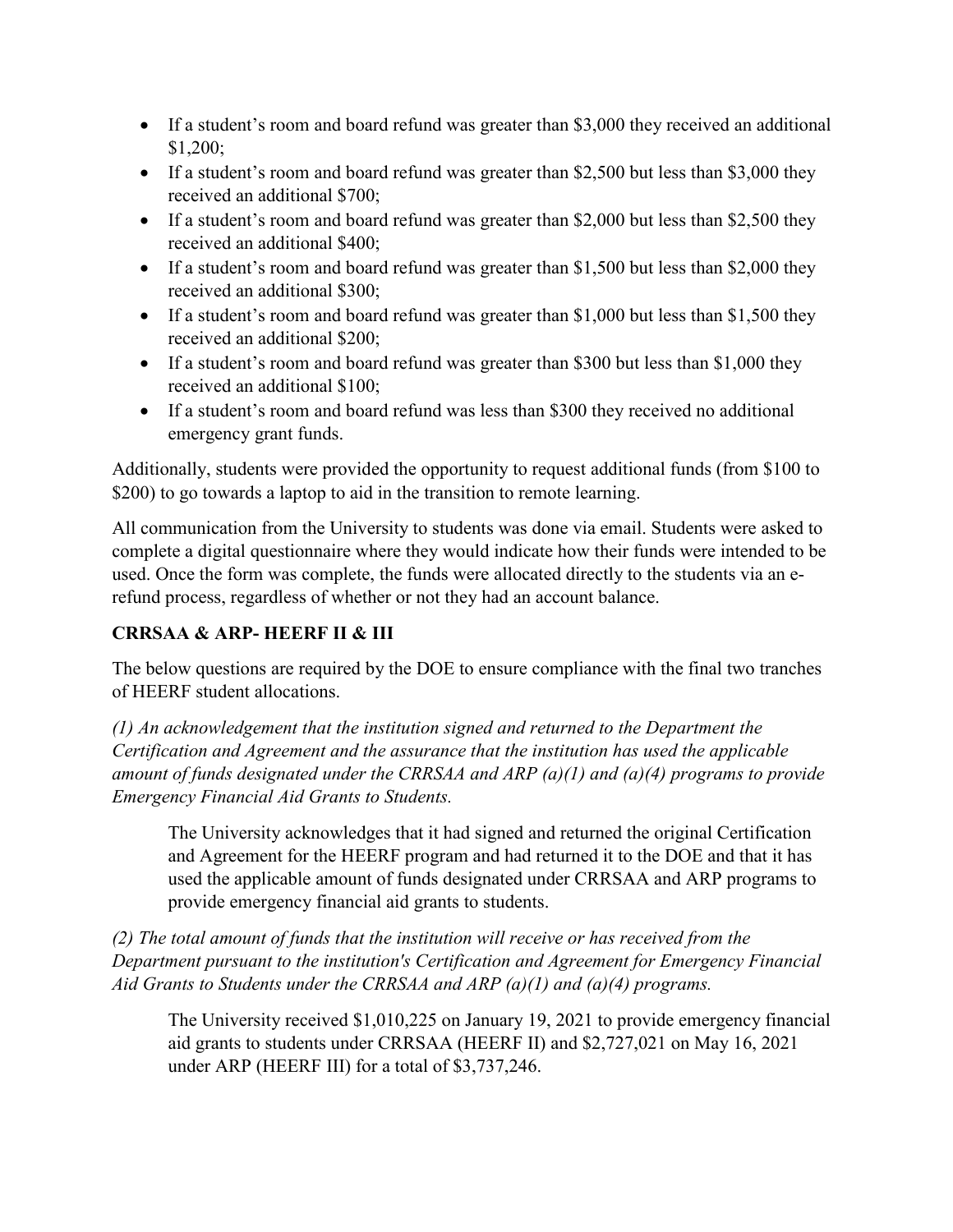*(3) The total amount of Emergency Financial Aid Grants distributed to students under the CRRSAA and ARP (a)(1) and (a)(4) programs as of the date of submission (i.e., as of the initial report and every calendar quarter thereafter).* 

As of March 31, 2022. The University has awarded \$3,737,246 in emergency grants directly to students under the HEERF II and II tranches.

*(4) The estimated total number of students at the institution that are eligible to receive Emergency Financial Aid Grants to Students under the CRRSAA and ARP (a)(1) and (a)(4) programs.* 

Approximately 2,053 students were eligible for emergency financial aid grants to students under CRRSAA as those grants were administered based on Spring 2021 census data for students who had FAFSA on file. Approximately 2,711 students were eligible for emergency financial aid grants under ARP as those grants were administered based on Fall 2021 and Spring 2022 census data regardless of FAFSA. Due to students retaining at the institution, there is overlap between those two figures, it is estimated that approximately 3,247 different students were eligible to receive emergency financial aid grants during the awarding time frame, April 1, 2021 through March 31, 2022.

*(5) The total number of students who have received an Emergency Financial Aid Grant to students under the CRRSAA and ARP (a)(1) and (a)(4) programs.* 

2,839 unduplicated students were awarded emergency financial aid grants to students under CRRSAA and ARP.

*(6) The method(s) used by the institution to determine which students receive Emergency Financial Aid Grants and how much they would receive under the CRRSAA and ARP (a)(1) and (a)(4) programs.* 

| Independent       | <b>Credits</b> |        |           |       |  |
|-------------------|----------------|--------|-----------|-------|--|
| EFC               | 12 $&>$        | 9-11.5 | $6 - 8.5$ | < 5.5 |  |
|                   | 1500           | 1125   | 900       | 750   |  |
| 1-999             | 1125           | 1000   | 700       | 500   |  |
| 1000-2999         | 900            | 700    | 500       | 300   |  |
| 3000-5711         | 750            | 500    | 300       | 150   |  |
|                   |                |        |           |       |  |
| $>5711$ (appeals) |                |        |           | NΑ    |  |
|                   |                |        |           |       |  |

The following matrix was used to award under CRRSAA in Spring 2021:

| Dependent         | <b>Credits</b> |            |           |       |  |
|-------------------|----------------|------------|-----------|-------|--|
| EFC               | 12 <           | $9 - 11.5$ | $6 - 8.5$ | < 5.5 |  |
|                   | 2000           | 1800       | 1500      | 500   |  |
| 1-999             | 1500           | 1350       | 1125      | 375   |  |
| 1000-2999         | 1000           | 900        | 750       | 300   |  |
| 3000-5711         | 500            | 450        | 375       | 150   |  |
| $>5711$ (appeals) |                |            |           | NА    |  |

The following matrix was used to award ARP funds during Fall 2021 and Spring 2022: